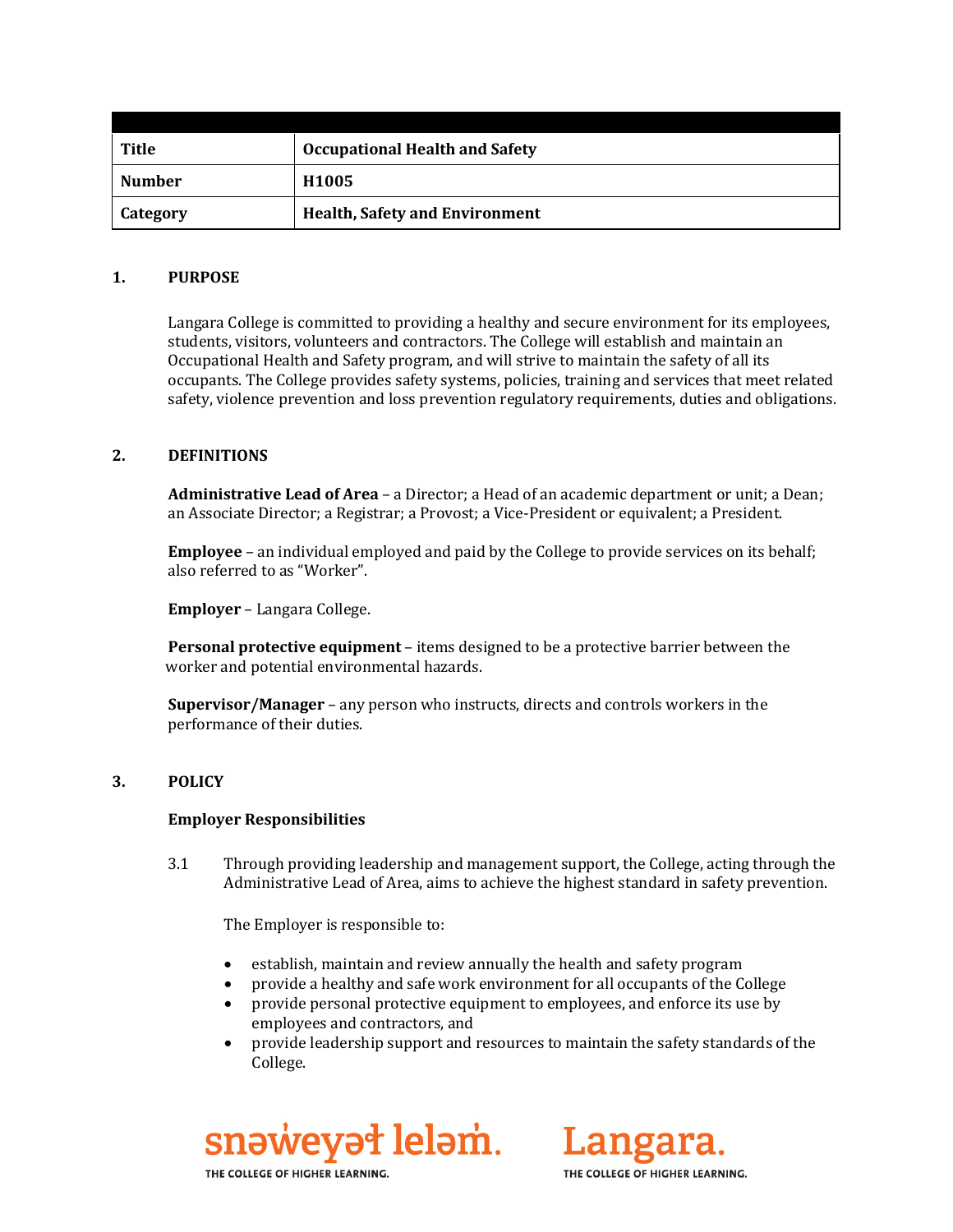#### **Supervisor/Manager Responsibilities**

3.2 Through leading, instructing, correcting and reporting, Supervisors/Managers provide direction that promotes and ensures a healthy and safe work environment.

Supervisors/Managers are responsible to:

- know and follow the College's emergency procedures<br>• know their specific work area's health and safety requ
- know their specific work area's health and safety requirements, procedures and guidelines
- ensure that workers are provided with orientation and training, and personal protective equipment when required,
- inspect personal protective equipment and ensure its proper use and maintenance, and
- ensure that they are knowledgeable in safe work procedures, regulatory requirements and collective agreement provisions.
- 3.3 Supervisors/Managers will report any unsafe act or condition, and will take action to eliminate them. They will conduct incident investigations in collaboration with, where feasible, the Joint Occupational Health and Safety Committee. They will ensure that workers, contractors, volunteers and students working in their area comply with safe work practices.

## **Employee Responsibilities**

- 3.4 Employees are responsible to:
	- work safely and ensure their own safety as well as the safety of their colleagues<br>• know follow and participate in the College's emergency procedures and drills
	- know, follow and participate in the College's emergency procedures and drills<br>• know the health and safety requirements, procedures and guidelines for their
	- know the health and safety requirements, procedures and guidelines for their specific work area
	- report injuries, incidents, and unsafe acts or conditions to their immediate Supervisor/Manager, without delay
	- make recommendations for ways to improve health and safety, and
	- use and maintain personal protective equipment when required.

#### **Safety Infractions**

3.5 Failure to comply with regulations or procedures associated with this policy may be grounds for disciplinary action, up to and including termination.

## **Joint Occupational Health and Safety Committee Responsibilities**

3.6 The Joint Occupational Health and Safety Committee consists of both worker and employer representatives who consult in a cooperative manner to identify and resolve health and safety issues in the workplace.